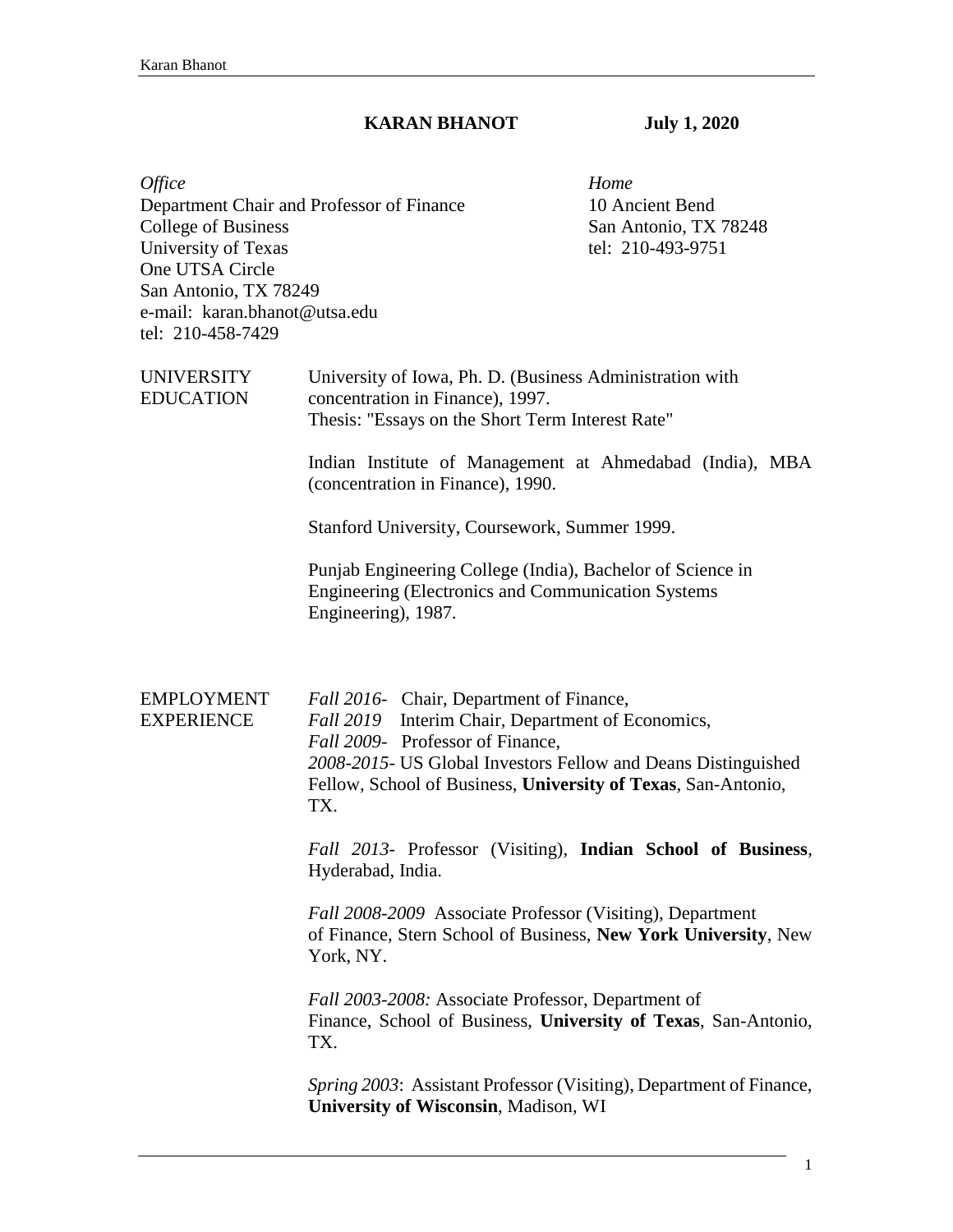| 1997-2002: Assistant Professor, Department of Finance,   |
|----------------------------------------------------------|
| School of Business, University of Texas, San Antonio, TX |

*1993-1997:* Graduate Instructor, Department of Finance, School of Business, **University of Iowa**, Iowa City, IA *Responsibilities*: Taught undergraduate course on introductory corporate finance and doctoral finance theory course on asset pricing.

*1991-1992:* Fixed Income Trader, **Standard Chartered Grindlays** Bank (earlier ANZ), Bombay, India

*Responsibilities*: Responsible for the management of proprietary fixed income trading book, Government Bond statutory book and Corporate Bond book.

*1990-1991:* Management Trainee, **Standard Chartered Grindlays** Bank (earlier ANZ), Bombay, India

Training on all trading desks and other areas of the bank. Assisted traders in balancing their book, P&L accounting and conducted supervised trades during the end of the tenure.

*Summer 1989:* Management Trainee, **American Express Bank,** New Delhi

*Responsibility:* Design of a delinquency monitoring system. This project involved managing a large database of defaulting counterparties and aging counterparties. Routines were developed for predicting the characteristics of these defaulters.

| <b>SCHOLARSHIPS</b> | National Talent Scholarship in Science (1981-87)            |
|---------------------|-------------------------------------------------------------|
| and AWARDS          | University Merit List (1982, 1983)                          |
|                     | Ponder Scholarship, University of Iowa (1992, 1993)         |
|                     | Piccione Faculty Award for Research Excellence (2005)       |
|                     | University of Texas Research Grants (1998, 1999, 2001-2006, |
|                     | 2012)                                                       |
|                     | Moody's Credit Market Research Fund (2006) \$33,950         |
|                     | US Global Investors Research Grant (2007, 2008, 2009)       |
|                     | E. Lou Curry Faculty Award for Teaching Excellence (2008)   |
|                     | US Global Investors Fellow (2007-2011)                      |
|                     | Deans Distinguish Fellow (2013-2015)                        |
|                     | E. Lou Curry Faculty Award for Teaching Excellence (2015)   |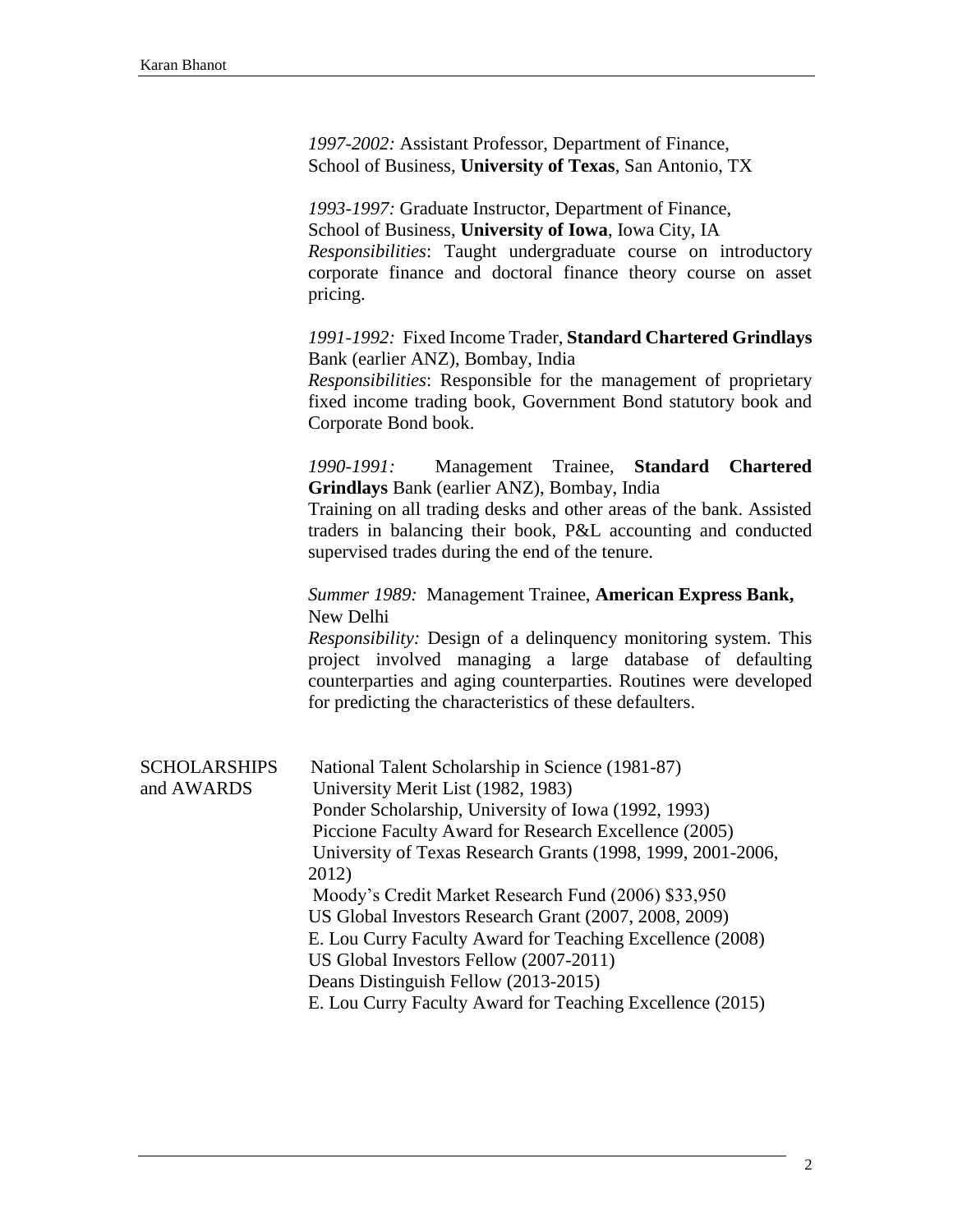| <b>GRANTS</b>                       | University of Texas Research Grants (1998, 1999, 2001-2006,<br>2012)<br>Moody's Credit Market Research Fund (2006) \$33,950 (with A.S.<br>Mello)<br>US Global Investors Research Grant (2007, 2008, 2009)<br>CPS Energy Research Grant (2019-2021) \$800,000 (with C.<br>Combs, K. Bhaganagar and S. Ahmad)<br><b>IUSSTF Grant (2020) \$12,500</b> |
|-------------------------------------|----------------------------------------------------------------------------------------------------------------------------------------------------------------------------------------------------------------------------------------------------------------------------------------------------------------------------------------------------|
| <b>PUBLISHED</b><br><b>ARTICLES</b> | "The Dollar Denominated Covered Bond Market: A Cross-<br>Country analysis of Credit Spreads" (with C. Larsson). Journal of<br>Fixed Income, Fall 2019, pp 26-43.                                                                                                                                                                                   |
|                                     | "Rising Sun Towers: Private Equity Investment in Residential Real<br>Estate", Case #ISB176 Harvard Business Publishing, September<br>15, 2019.                                                                                                                                                                                                     |
|                                     | "Uncovering the Impact of Regulatory Uncertainty on Credit"<br>Spreads – A Study of the US Covered Bond Experience" (with<br>Carl Larsson), Journal of Financial Markets, Volume 39, 2018, pp<br>84-110.                                                                                                                                           |
|                                     | "The New Market for Floating Rate Notes" (with Liang Gou),<br>Journal of Fixed Income, Fall 2017, pp 52-64.                                                                                                                                                                                                                                        |
|                                     | "News Spillovers from the Greek Debt Crisis: Impact on the<br>Financial Sector" (with D. Hunter and N. Burns), Journal of<br>Banking and Finance, Volume 38, January 2014, pp 51-63.                                                                                                                                                               |
|                                     | "Liquidity and Limits to Arbitrage: The case of CDS Prices"<br>(with Liang-Guo). Journal of Futures Markets, Volume 32 No. 4,<br>April 2012, pp 301-329.                                                                                                                                                                                           |
|                                     | "Negative Credit Spreads-The Effects of Liquidity and Limits to<br>Arbitrage" (with Liang-Guo). Journal of Fixed Income, Summer<br>2011, pp 31-41.                                                                                                                                                                                                 |
|                                     | "Takeover Risk and the Relationship Between Stocks and<br>Journal of Empirical Finance, Volume 17, 2010, pp 381-393.                                                                                                                                                                                                                               |
|                                     | "Should Corporate Debt include a Rating Trigger?", Journal<br>of Financial Economics, Volume 79 No.1, January 2006, pp 69-<br>98. (with Antonio Mello).                                                                                                                                                                                            |
|                                     | "Anatomy Of A Stock Market Intervention in Index Stocks -                                                                                                                                                                                                                                                                                          |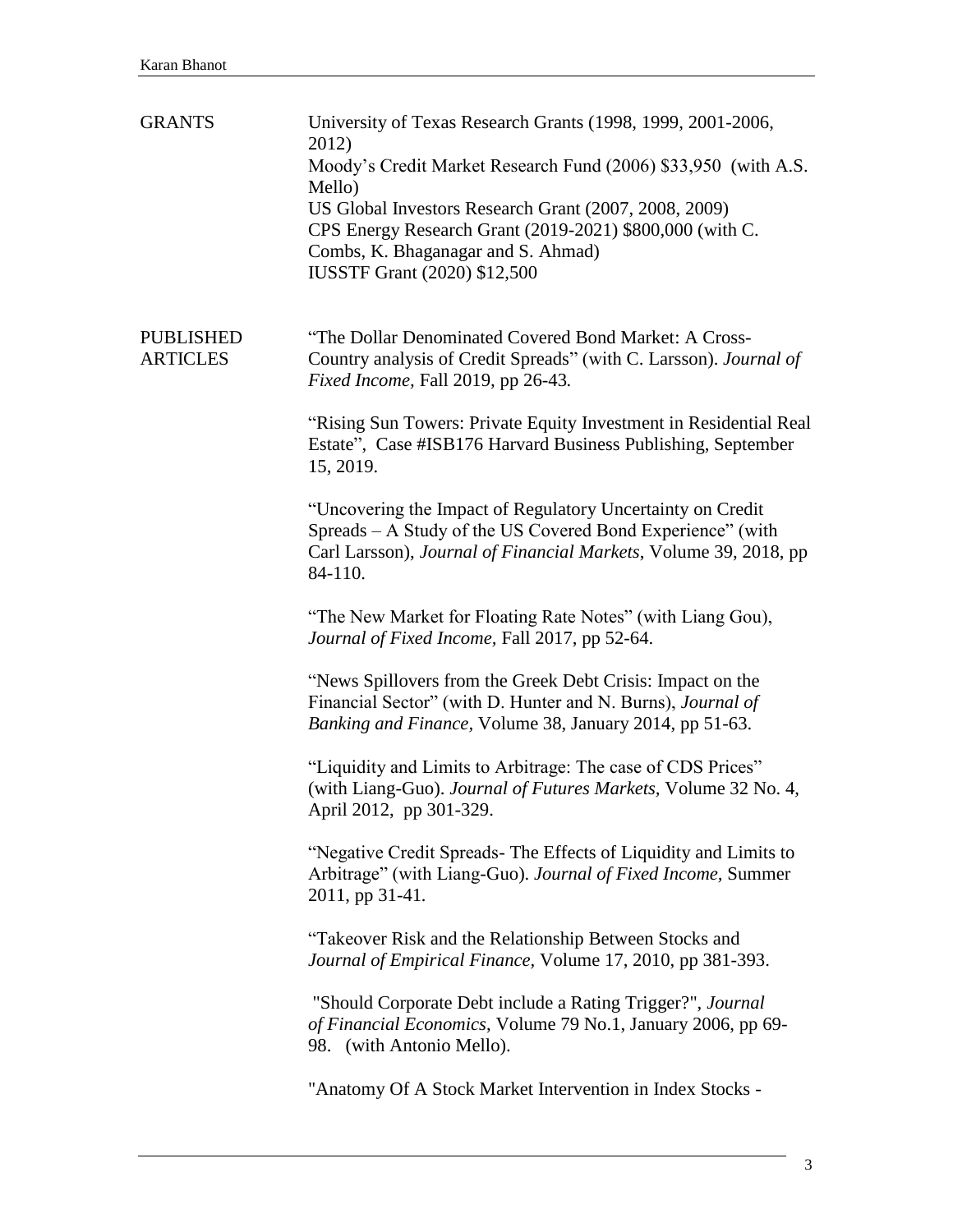Signal Or Price Pressure?", *Journal of Business*, pp Volume 79 No. 2, March 2006. (with Palani-Rajan Kadapakkam)

"Asset Allocation During Retirement - The Case of Portfolio Insurance", *Risk Letters,* 2005, Volume 1 , pp 1-6 (with Don Lien).

"What Causes Mean Reversion in Credit Spreads?- The Impact of Survival", *Journal of Banking and Finance*, Volume 29 No. 6, June 2005, pp 1385-1404.

"On the Pricing of Corporate Bonds-The Case of Rating Based Covenants", *Journal of Fixed Income*, Volume 12, No. 4, March 2003, pp 57-64.

"Risk and Return in the Treasury Inflation Protected Securities Market ", *Financial Services Review*, Volume 11, 2002, pp 189- 199. (with Wynn Betty)

"Value of an Option to Purchase Electric Power- The Case of Uncertain Consumption", *Energy Economics*, Volume 24, 2002, pp 121-137.

"Dynamics of Corporate Spreads – A Non Parametric Analysis", *Journal of Fixed Income*, Volume 11, No. 2, September 2001, pp 28-35.

"Stability of Transition Densities: Evidence from Competing Interest Rate Models", *Journal of Fixed Income*, Vol. 9, No. 4, March 2000, pp 27-34.

"Behavior of Power Prices-Implications for the Valuation and Hedging of Financial Contracts", *Journal of Risk*, Spring 2000, pp 43-62.

"Stochastic Volatility Functions implicit in Eurodollar Futures Options", *Journal of Futures Markets*, Volume 18, No. 6, September 1998, pp 605-628.

"Recovery and Implied Default in Brady Bonds", *Journal of Fixed Income*, Volume 8, No. 1, June, 1998, pp 47-51.

"Implied Parameters, Prediction Errors and Model Choice", in Risk Management, Analytical Models and Computational Finance, *University of Chicago Proceedings*, edited by Stanley Pliska et. al., May 1998, pp 571-592.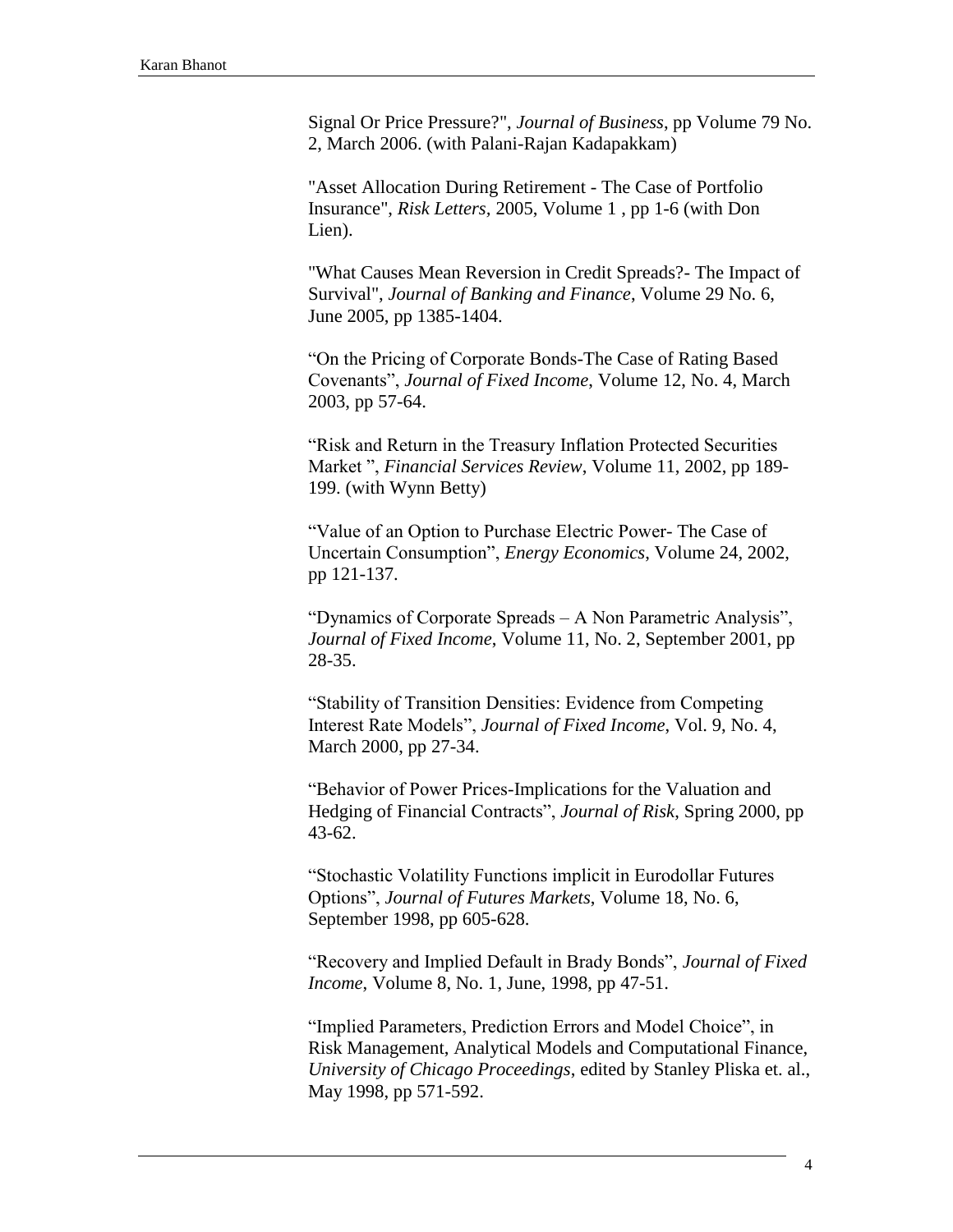| <b>WORK ING</b><br><b>PAPERS</b>     | "Limits to Financialization of a Production Firm", (with<br>Antonio Mello, University of Wisconsin at Madison).<br>"Pay for Performance in Venture Capital Firms" (with Palani<br>Rajan Kadapakkam, UTSA).<br>"Covenant Lites" (with Antonio Mello and Li Rui).                                                                                                                                                                                                                                                                                                                                                        |
|--------------------------------------|------------------------------------------------------------------------------------------------------------------------------------------------------------------------------------------------------------------------------------------------------------------------------------------------------------------------------------------------------------------------------------------------------------------------------------------------------------------------------------------------------------------------------------------------------------------------------------------------------------------------|
| WORK IN<br><b>PROGRESS</b>           | "Social Finance".<br>"Hedging and Cash Management" (with Antonio Mello at UW<br>Madison and John Parsons at MIT).                                                                                                                                                                                                                                                                                                                                                                                                                                                                                                      |
| <b>MEDIA</b>                         | "Social Impact Bonds: Capital for Social Entrepreneurs", ISB<br>Insight, Summer 2014.<br>Citation, San Antonio Express News: "Texas Operator Gets<br>Payment Extension" (7/15/2014).<br>KTSA Radio AM 550 Interview: Dell Privatization (7/22/13).<br>Citation, San Antonio Express News: "Retirement Planning: 100<br>and counting" $(5/21/13)$ .<br>"Pay to Lend and Negative Interest Rates" San Antonio Business<br>Journal (5/02/12).                                                                                                                                                                             |
| CONFERENCES/<br><b>PRESENTATIONS</b> | European Finance Association 2007, 2011, 2012, 2014, 2015<br>Financial Management Association, 1996-1999, 2001, 2003-2005,<br>2007-2017<br>Indian School of Business, 2017<br>Academy of Behavioral Finance, UCLA, 2017<br>EANPAD Keynote, 2017<br>Southwest Finance Association, 2014<br>Washington Area Finance Association, 2007<br>Mitsui Conference, University of Michigan at Ann Arbor, 2007.<br>Treasury Department, Washington DC, 2005<br>San Diego State University, 2005<br>Washington Area Finance Association, 2005<br>Rutgers University, 1997<br>University of Texas, 1997<br>University of Iowa, 1997 |
| <b>COURSES</b><br><b>TAUGHT</b>      | FIN 3014: Introduction to Corporate Finance (Undergraduate)<br>FIN 3033: Introduction to Investments (Undergraduate)                                                                                                                                                                                                                                                                                                                                                                                                                                                                                                   |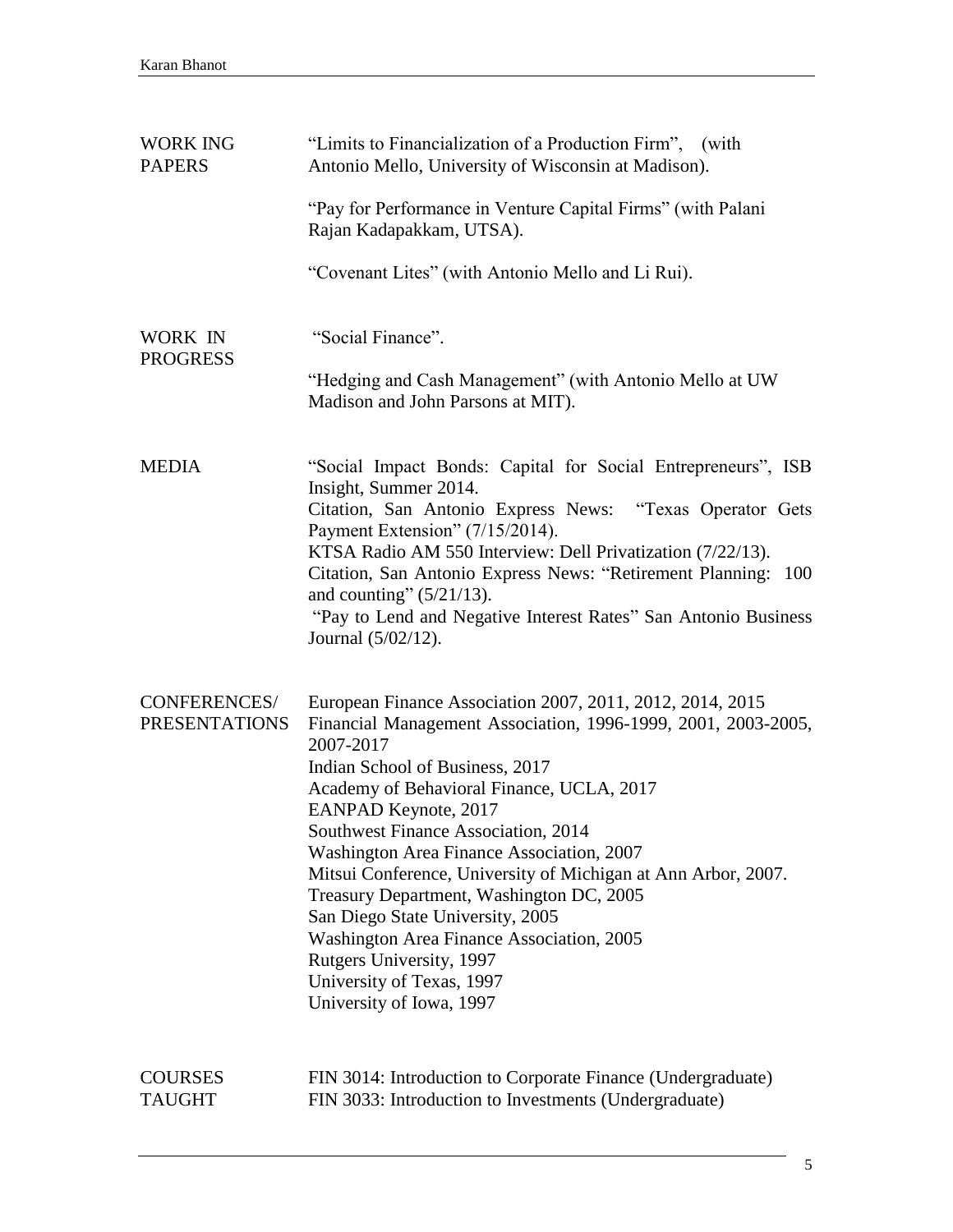|                                 | Advanced Corporate Finance (at NYU)<br>FIN 5633: Investment Theory (MBA)<br>FIN 6213: Futures and Options (MBA)<br>FIN 5723: Fixed Income and Derivative Securities (MBA)<br>FIN 6223: Corporate Risk Management (MBA)<br>FIN 7033: Asset Pricing (Ph.D.)                                                                                                                                                                                                                                                                                                                                                                                                                                                                                                                                                                                                                                 |
|---------------------------------|-------------------------------------------------------------------------------------------------------------------------------------------------------------------------------------------------------------------------------------------------------------------------------------------------------------------------------------------------------------------------------------------------------------------------------------------------------------------------------------------------------------------------------------------------------------------------------------------------------------------------------------------------------------------------------------------------------------------------------------------------------------------------------------------------------------------------------------------------------------------------------------------|
| PhD THESIS<br><b>COMMITTEES</b> | Paramita Gupta (2006), California State University, LA.<br>Sinan Yildrim (2006) University of North Carolina, Pembrooke.<br>Margot Quijano (2008), Texas State (Chair).<br>Umesh Kumar (2009) SUNY Canton.<br>Linda Campbell (2010) Texas State.<br>Jallavut Kittiakarasakun (2011).<br>Brian McTier (2011) Washington State.<br>Michael Williams (2012) Governor State.<br>Liang Guo (2013) California State University, San Bernadino<br>(Chair).<br>Sina Ehsani (2015)<br>Carl Larsson (2017)<br>Yini Liu (2020)<br>David Tavares (in progress)                                                                                                                                                                                                                                                                                                                                        |
| <b>SERVICE</b>                  | Member of various department, college and university<br>Committees (recent appointments listed here)<br>University Standing Committee on University Libraries<br><b>Graduate Faculty Committee</b><br><b>College Promotion and Tenure Committee</b><br><b>Technology Committee</b><br>Faculty Senate Academic Freedom and Tenure Committee<br><b>Faculty Grievance Committee</b><br><b>Affirmative Action Advisor</b><br><b>Curriculum and Program Review</b><br>Doctoral and Graduate Admissions<br>Ad Hoc Comprehensive Committee<br><b>Faculty Review Committee</b><br>Department Seminar Organization<br>Library Liaison<br><b>Faculty Recruitment Committee</b><br>Academic Policy and Curricula Committee (Undergraduate<br>Program Committee)<br>Fullbright Scholars Selection and Review Committee<br>Dean Selection committee<br><b>DFRAC Chair</b><br>Finance PhD Program Chair |